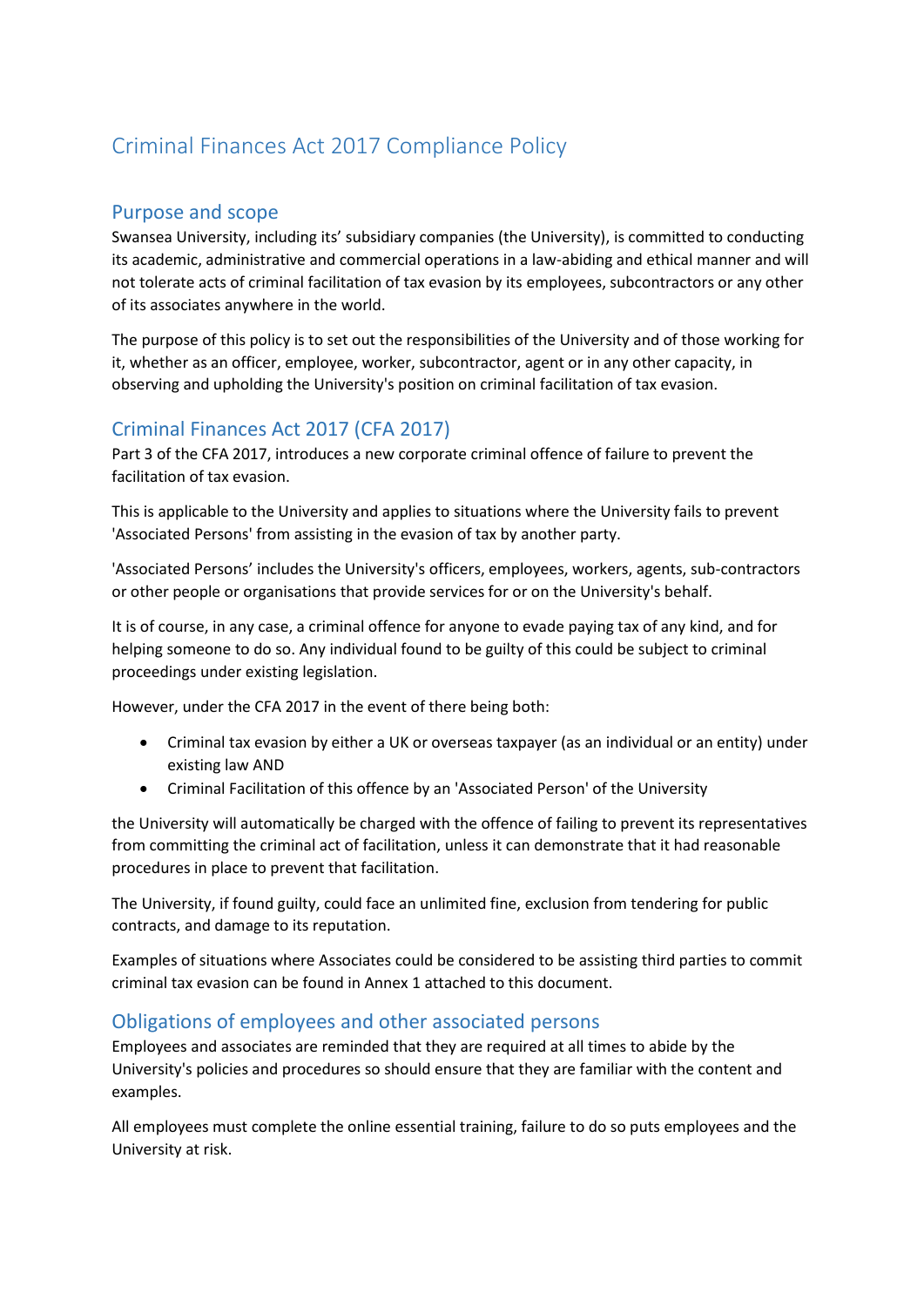Failure to comply with these policies and the obligations detailed in this Policy may result in disciplinary action for employees and termination of contract for 'Associated Persons'.

Should employees and associates become concerned that a fellow employee or associate is facilitating a third party's tax evasion, they should immediately contact the Registrar and Chief Operating Officer.

Employees may also raise concerns under the whistleblowing procedures as set out in the University's Public Interest Disclosure Policy.

#### Responsible Officer

The University has nominated the Registrar and Chief Operating Officer as the Responsible Officer and has overall responsibility for information, training and queries on CFA 2017 within our organisation. General queries regarding this Act, or any concerns about the facilitation of tax evasion should be directed to the Director of Finance.

#### Risk Assessment

The University has undertaken review of its risks and associated processes and procedures to ensure that all appropriate steps are taken to prevent facilitation of tax evasion. It maintains a register of possible risks of the facilitation of tax evasion by its employees and associates, as well as listing controls to mitigate those risks, and any actions required to improve those controls. This register is regularly reviewed and updated, as and when required.

# Publication of guidance

The University regularly reviews guidance and legislation in relation to CFA 2017 to ensure it is maintaining an appropriate CFA 2017 policy. This review will also consider appropriate training for employees.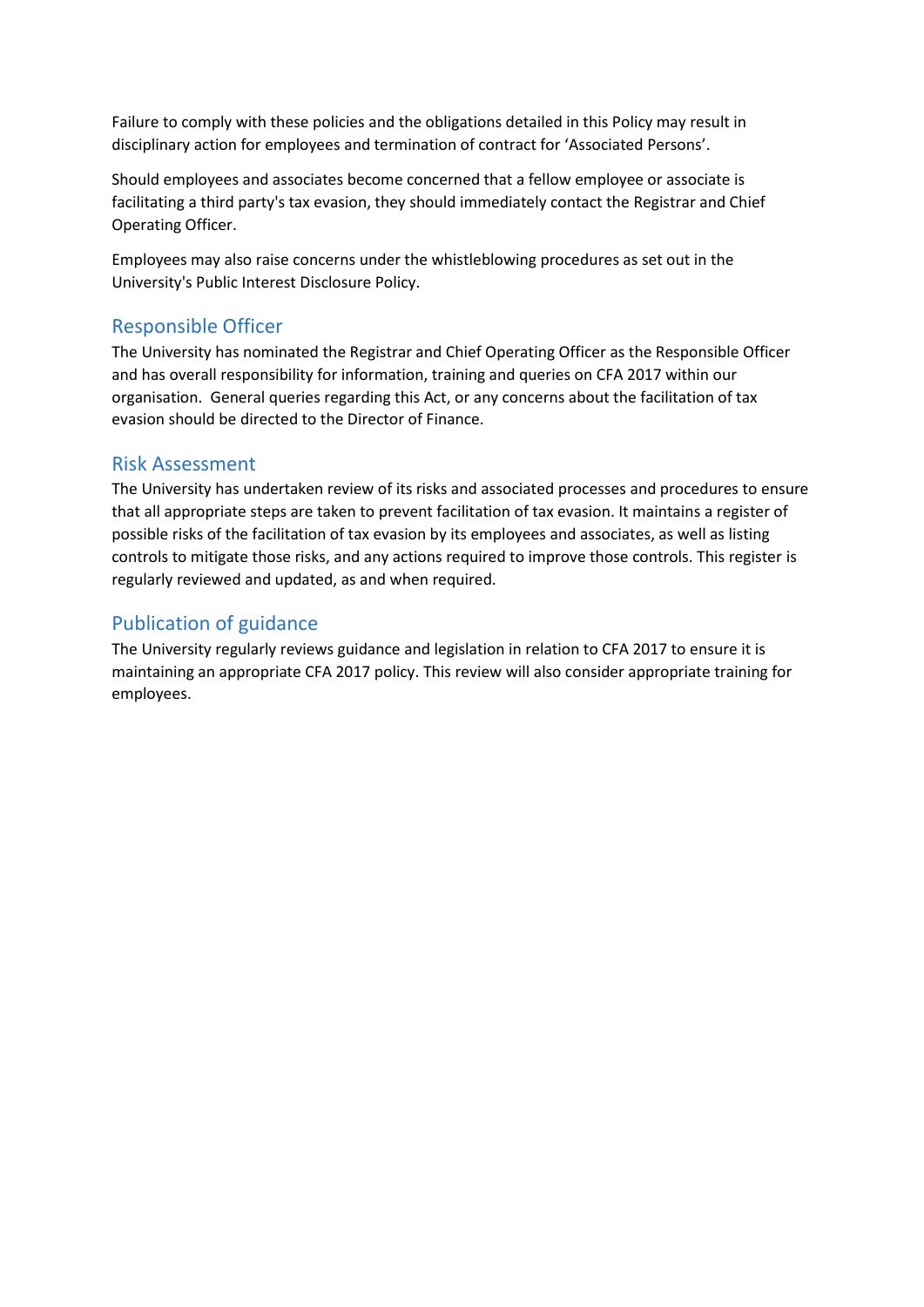# Annex 1 – Examples of aiding and abetting criminal tax evasion

For illustrative purposes, examples are given below of when an Employee or Associate of the University might themselves be guilty of committing an offence of criminal tax evasion, and thus also the University itself:

1. Deliberately entering false or misleading information on the Employment Status Questionnaire

A Supplier wishes to be treated as a self-employed contractor so that payments made to them by the University are gross, and they can evade paying appropriate income tax and national insurance liabilities. Knowing this, a University employee helps the Supplier to evade tax by providing false information on the Employment Status Questionnaire used by the University to assess whether such a Supplier may be considered as self-employed for tax purposes.

By supplying false information in this way, the University employee is committing a criminal offence as they have assisted a third party in criminal tax evasion.

2. Colluding with another University to artificially document services supplied to that University as outside the scope of VAT:

University X has asked a Research Team based at the University to supply data analysis services to them in respect of some grant funding they are receiving, where the grant funding is outside the scope of VAT. As such University X is unable to recover any VAT the University might charge them for the data analysis service. University X asks the University to state falsely in the Agreement between them, that the 2 Universities are acting as Collaborators on the project, (when this is contrary to what is actually happening in practice). The University team conclude that University X is asking this to evade paying VAT but go ahead and sign the document regardless without making any further enquiries or seeking help internally.

The University research employees are committing a criminal offence as they have agreed to sign an Agreement, where they know the information provided is false and was done so that University X could evade paying the associated VAT liability on their services.

3. Helping an overseas education establishment avoid overseas tax on payments they make to UoR:

There is an Agreement in place between the University and an education establishment overseas-, whereby the University is supplying teaching staff to the overseas establishment for a particular programme. The Agreement between the parties states that the overseas establishment should bear the cost of any local withholding taxes that may be due on payments made for this service. The overseas establishment tells a University employee, that if instead of describing the services correctly as 'teaching services' on the invoice, they are described as something else, (for example marketing services), they won't have to pay the withholding tax to their own overseas tax authority. The University employee agrees to do this.

The University employee has committed a criminal act by putting false information on the sales invoice, albeit that the tax evaded is not UK tax but overseas tax.